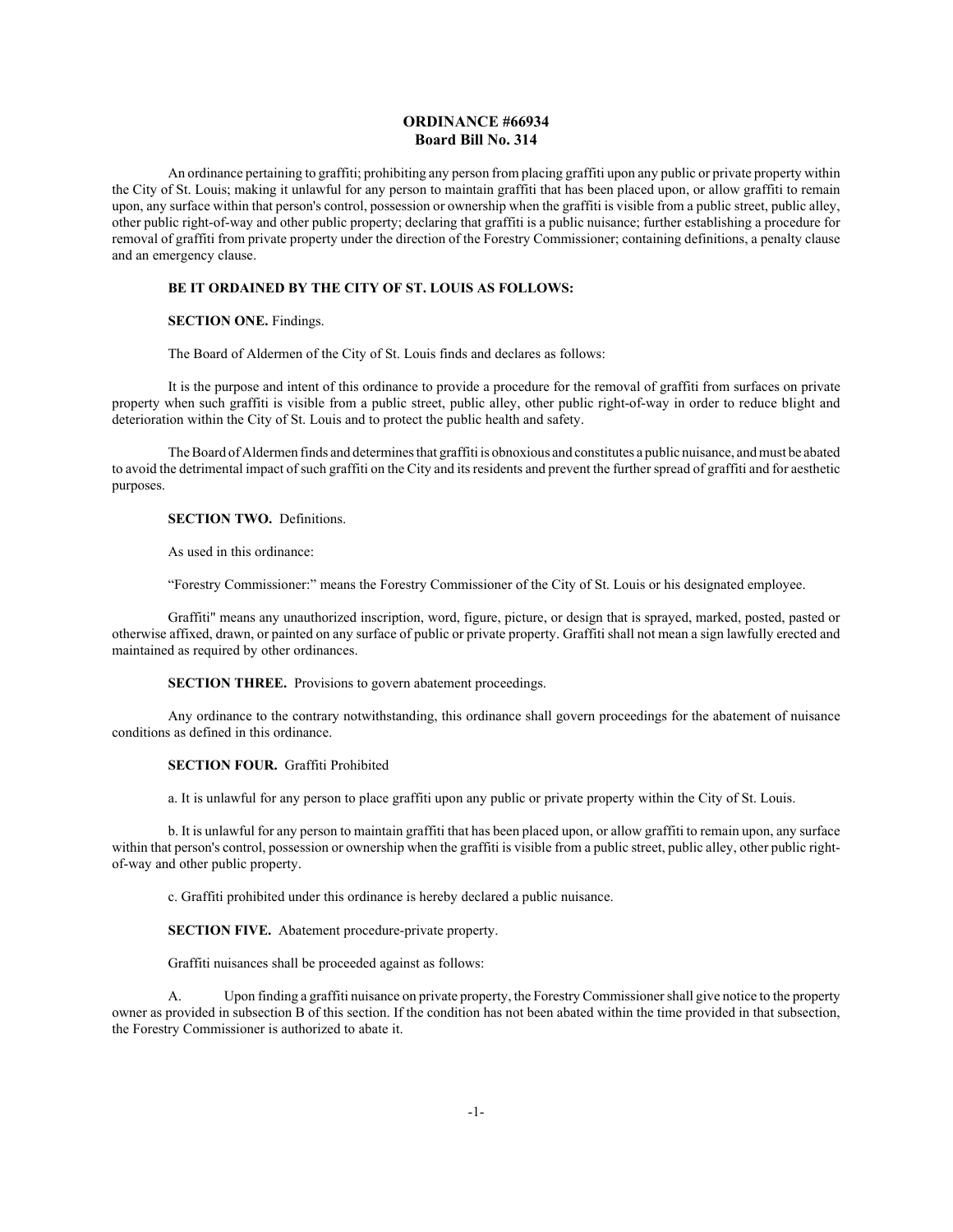#### **ORDINANCE NO. 66934** Board Bill No. 314

B. Any notice provided for by this section shall specify the address of the property and the graffiti condition existing on the property. Such notice shall be served:

1. By causing such notice to be delivered to the owner or other person in control; or

2. By mailing such notice, first class postage prepaid, to the property owner or other person in control of the property, either at his place of business or residence address in the City or elsewhere. Such notice shall be deemed served seventy-two (72) hours after the mailing of such notice if it is directed to a business or residence address in the City of St. Louis. If the owner or person in control of such property is a nonresident of the City and has no business address in the City, such notice shall be deemed served at the end of such period after the mailing thereof as in the ordinary course of delivery of mail would be required for delivery of such notice.

3. If no mailing address can be determined for the owner or person in control of such property, a copy of such notice shall be posted upon the lot or land in question; such posted notice shall be deemed served at the end of seventy-two (72) hours after the posting thereof.

4. In giving any notice under this ordinance, any City official or employee shall proceed in a manner which is both consistent with this ordinance and which is reasonably calculated to cause actual notice to reach the property owner or person in control of the property.

5. Such notice shall state that the graffiti must be removed, and that such removal must begin within two (2) days after such notice is served and be completed within five (5) days after such notice is served.

6. If the graffiti nuisance has not been abated within the time provided in this ordinance, the Forestry Commissioner or such entity designated by the Forestry Commissioner is authorized to entry the property and abate the nuisance.

### **SECTION SIX.** Abatement--Billing for costs.

The Forestry Commissioner shall bill the owners of any property on which the City abates a nuisance under this ordinance for the cost of such abatement. Any such bill for the abatement of a graffiti nuisance which is unpaid ninety (90) days after it is mailed may be referred to the City Counselor or to a collection agency for collection and shall bear interest at the highest rate allowed by law. Any such bill for the abatement of a graffiti nuisance which the Forestry Commissioner has been unable to collect shall be certified to the comptroller who shall prepare a special tax bill for the amount of the cost certified and shall immediately send the special tax bill to the Collector of Revenue for collection as provided in Section 5.08.010, et. seq. of the Revised Code of the City of St. Louis, and the certified cost shall be collected in the same manner and procedure for collecting real estate taxes. If the certified cost is not paid, the tax bill shall be considered delinquent, and the collection of the delinquent bill shall be governed by the laws governing delinquent and back taxes. The tax bill from the date of its issuance shall be deemed a personal debt against the owner and shall also be a lien on the property until paid.

### **SECTION SEVEN.** Right of entry.

Any person employed, or contracted with, for the abatement of a nuisance as provided for in this ordinance and any agent or employee of such person shall have the right of entry for that purpose into and upon any premises. Any interference with such entry or entry by any police officer, any officer, agent or employee of the Forestry Division or by any representative of the Forestry Commissioner for the purpose of inspection or the discovery or abatement of any nuisance shall constitute a violation of this ordinance.

### **SECTION EIGHT.** Authorization to designate agent.

The Forestry Commissioner is authorized to designate Operation Brightside or its successor as the agency responsible for the notifications to owners or other persons in control of private property and the removal of graffiti provided for in this ordinance.

### **SECTION NINE.** Enforcement.

Enforcement of this chapter shall be the joint responsibility of the Forestry Commissioner and police department.